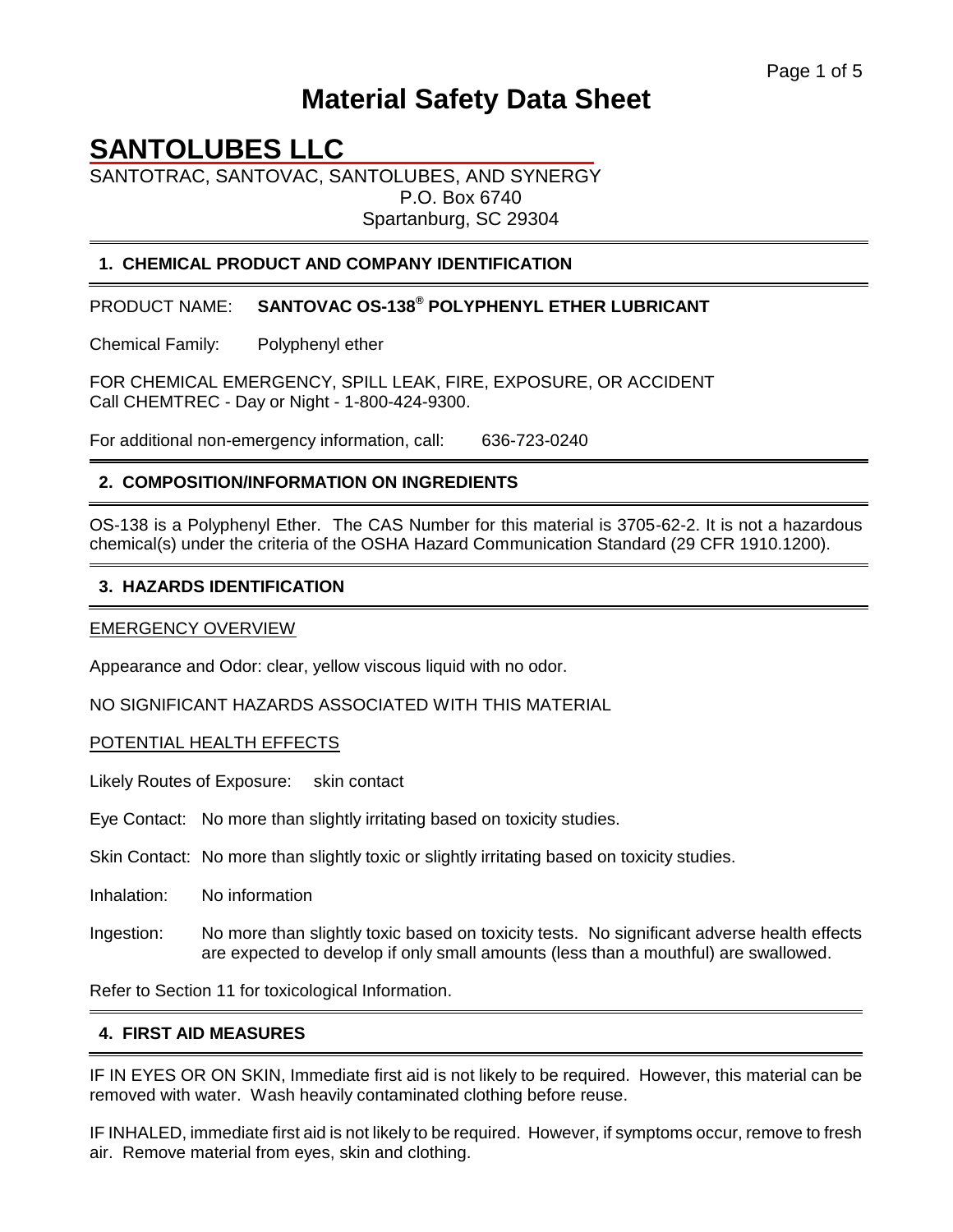## **Material Safety Data Sheet**  Page 2 of 5 SANTOVAC<sup>®</sup> OS-138

IF SWALLOWED, immediate first aid is not likely to be required. A physician or Poison Control Center can be contacted for advice. Wash heavily contaminated clothing before reuse.

#### **5. FIRE FIGHTING MEASURES**

| Flash Point: approx. $570^{\circ}$ F (299 $^{\circ}$ C) |                                            |                | Method: | Cleveland Open Cup |
|---------------------------------------------------------|--------------------------------------------|----------------|---------|--------------------|
| Fire Point:                                             | approx. $730^{\circ}$ F (388 $^{\circ}$ C) |                | Method: | Cleveland Open Cup |
| <b>Autoignition Temperature:</b>                        |                                            | 1170°F (632°C) | Method: | <b>ASTM D-2155</b> |

Extinguishing Media: In case of fire, use water spray (fog), foam, dry chemical, or  $CO<sub>2</sub>$ .

Unusual Fire and Explosion Hazards: None known

Fire Fighting Equipment: Fire fighters and others exposed to products of combustion should wear selfcontained breathing apparatus. Equipment should be thoroughly decontaminated after use.

#### **6. ACCIDENTAL RELEASE MEASURES**

Contain large spills with dikes and transfer the material to appropriate containers for reclamation or disposal. Absorb remaining material or small spills with an inert material and then place in a chemical waste container.

Refer to Section 13 for disposal information and Section 15 for reportable quantity information.

#### **7. HANDLING AND STORAGE**

HANDLE IN ACCORDANCE WITH GOOD INDUSTRIAL HYGIENE AND SAFETY PRACTICES. THESE PRACTICES INCLUDE AVOIDING UNNECESSARY EXPOSURE AND REMOVAL OF MATERIAL FROM EYES, SKIN AND CLOTHING.

Emptied container retains vapor and product residue. Observe all labeled safeguards until container is cleaned, reconditioned, or destroyed.

Storage: Product is stable under normal conditions of storage and handling.

# **8. EXPOSURE CONTROLS/PERSONAL PROTECTION**

Eye Protection: This product does not cause significant eye irritation or eye toxicity requiring special protection. Use good industrial practice to avoid eye contact.

Skin Protection: Although it does not present a significant skin concern, minimize skin contamination by following good industrial practice. Wearing protective gloves is recommended. Wash hands and contaminated skin thoroughly after handling.

Respiratory Protection: Avoid breathing vapor or mist. Use NIOSH/MSHA approved respiratory protection equipment when airborne exposure is excessive. Consult respirator manufacturer to determine appropriate type equipment for given application. Observe respirator use limitations specified by NIOSH/MSHA or the manufacturer. Respiratory protection programs must comply with 29 CFR 1910.134.

Ventilation: Provide natural or mechanical ventilation to minimize exposure. If practical, use local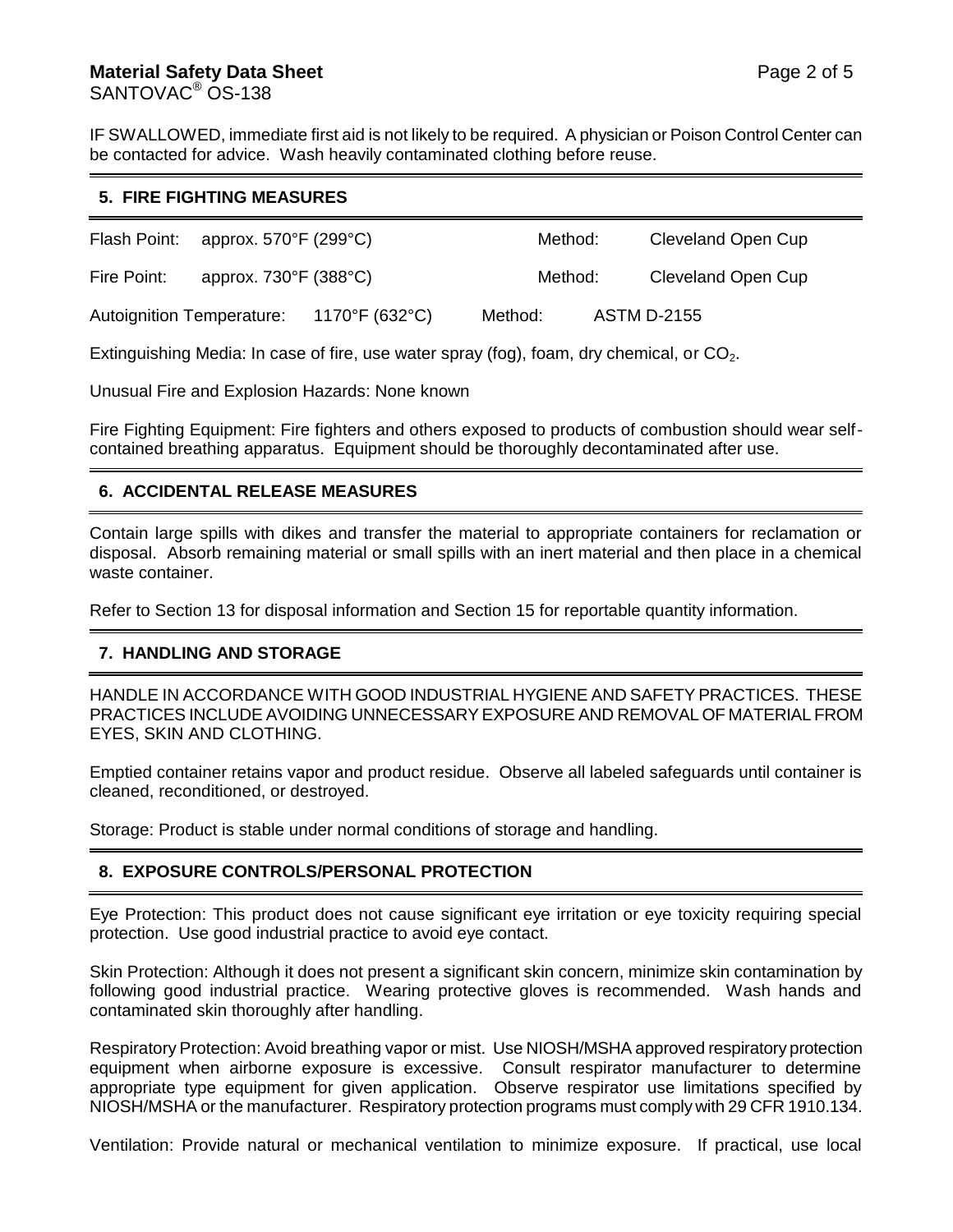#### **Material Safety Data Sheet**  Page 3 of 5 SANTOVAC<sup>®</sup> OS-138

mechanical exhaust ventilation at sources of air contamination such as open process equipment.

Airborne Exposure Limits:

| Product: | OS-138 Polyphenyl Ether Lubricant |
|----------|-----------------------------------|
|          |                                   |

OSHA PEL: None established

ACGIH TLV: None established

# **9. PHYSICAL AND CHEMICAL PROPERTIES**

| Appearance:              | clear, yellow viscous liquid         |  |
|--------------------------|--------------------------------------|--|
| Odor:                    | none                                 |  |
| Vapor Pressure:          | approx. 1-2 mm Hg $@316^{\circ}C$    |  |
| Viscosity:               | approx. 2000 $@$ 100°F (centistokes) |  |
|                          | approx. 23 @ 210°F (centistokes)     |  |
| <b>Specific Gravity:</b> | approx. 1.2 @ 25/25°C                |  |
| Solubility in Water:     | less than $0.001\%$ @ 25 $\degree$ C |  |
| Pour Point:              | $55^{\circ}$ F max.                  |  |
| Vapor Density:           | approximately 17 (air=1)             |  |

NOTE: These physical data are typical values based on material tested but may vary from sample to sample. Typical values should not be construed as a guaranteed analysis of any specific lot or as specifications for the product.

# **10. STABILITY AND REACTIVITY**

Stability: Product is stable under normal conditions of storage and handling.

Materials to Avoid: highly oxidizing materials

Hazardous Decomposition Products: Continued use at temperatures above 425°C may result in the formation of benzene and phenol. If the product is burned, complete combustion produces carbon dioxide and water and partial combustion produces carbon monoxide, smoke, soot and low molecular weight hydrocarbons.

Hazardous Polymerization: Does not occur.

# **11. TOXICOLOGICAL INFORMATION**

Data from laboratory studies with OS-138 polyphenyl ether lubricant are summarized below.

#### OS-138 Polyphenyl Ether Lubricant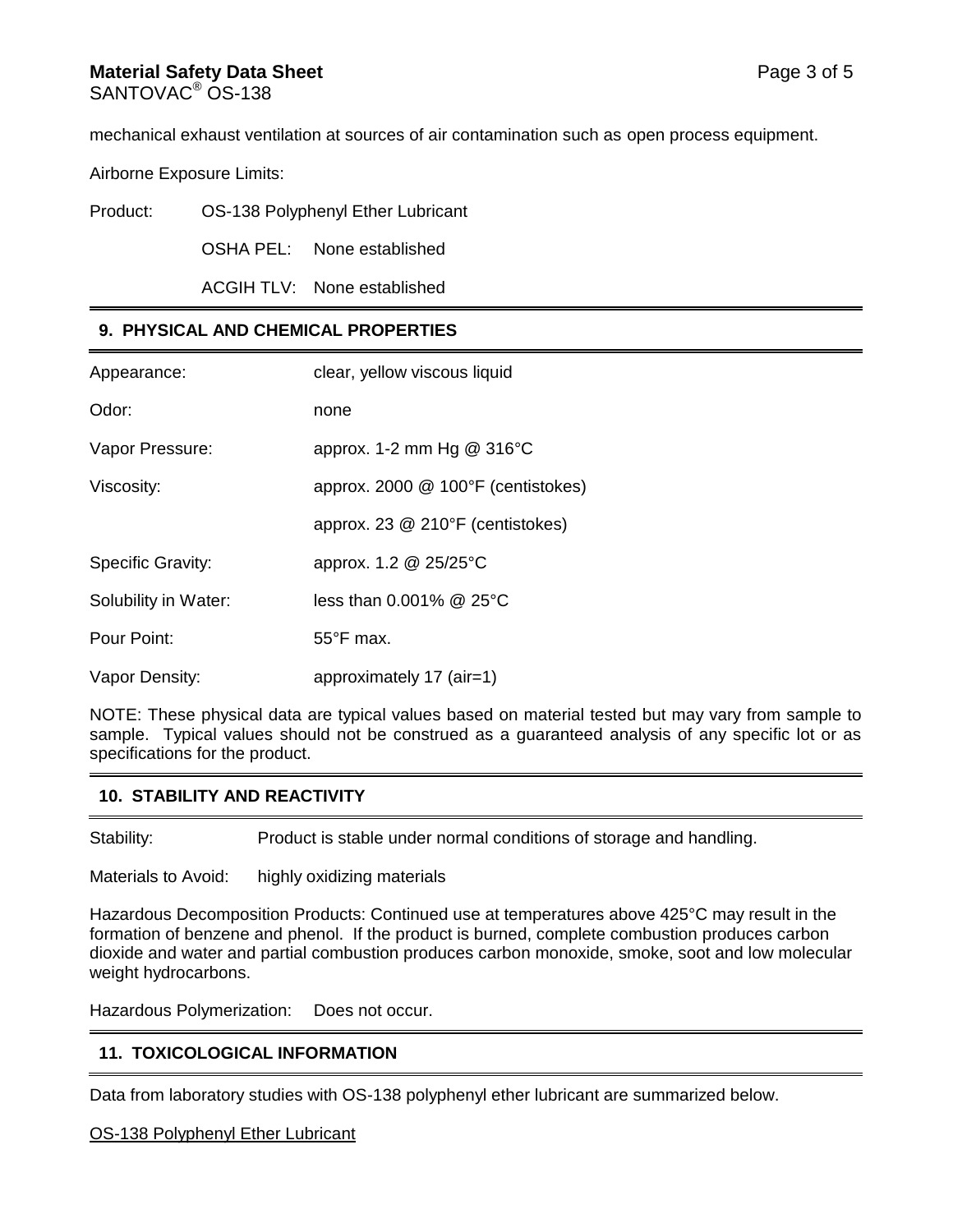#### **Material Safety Data Sheet**  Page 4 of 5 SANTOVAC<sup>®</sup> OS-138

Single exposure (acute) studies indicate:

| Oral -                          | <b>Practically Nontoxic</b>                | (Rat LD50 > 15,800 mg/kg)         |
|---------------------------------|--------------------------------------------|-----------------------------------|
| Dermal -                        | <b>Practically Nontoxic</b>                | (Rabbit LD50 $>$ 7,940 mg/kg)     |
|                                 | Eye Irritation - Practically Nonirritating | (Rabbit, 0.8/110.0)               |
| Skin Irritation - Nonirritating |                                            | (Rabbit, 24-hr exposure, 0.0/8.0) |

## **12. ECOLOGICAL INFORMATION**

SANTOLUBES LLC has not conducted environmental toxicity studies with this product.

#### **13. DISPOSAL CONSIDERATIONS**

This material when discarded is not a hazardous waste as defined by the Resource, Conservation and Recovery Act (RCRA), 40 CFR 261. Dispose of in accordance with all federal, state and local environmental regulations. Recommended method of disposal is by high temperature incineration in a RCRA approved TSDF. If there are any questions regarding the disposal of this material, please consult the Environmental, Health & Safety Department of SANTOLUBES LLC at 636-723-0240.

## **14. TRANSPORT INFORMATION**

The data provided in this section is for information only. Please apply the appropriate regulations to properly classify your shipment for transportation.

This product is not hazardous under the applicable DOT, ICAO/IATA, or IMDG regulations.

# **15. REGULATORY INFORMATION**

TSCA Inventory: All components are listed.

SARA Hazard Notification

Hazard Categories Under Title III Rules (40 CFR 370): Not Applicable

Section 313 Toxic Chemical(s): Not Applicable

CERCLA Reportable Quantity: Not Applicable

Refer to Section 2 for OSHA Hazardous Chemical(s) and Section 13 for RCRA classification.